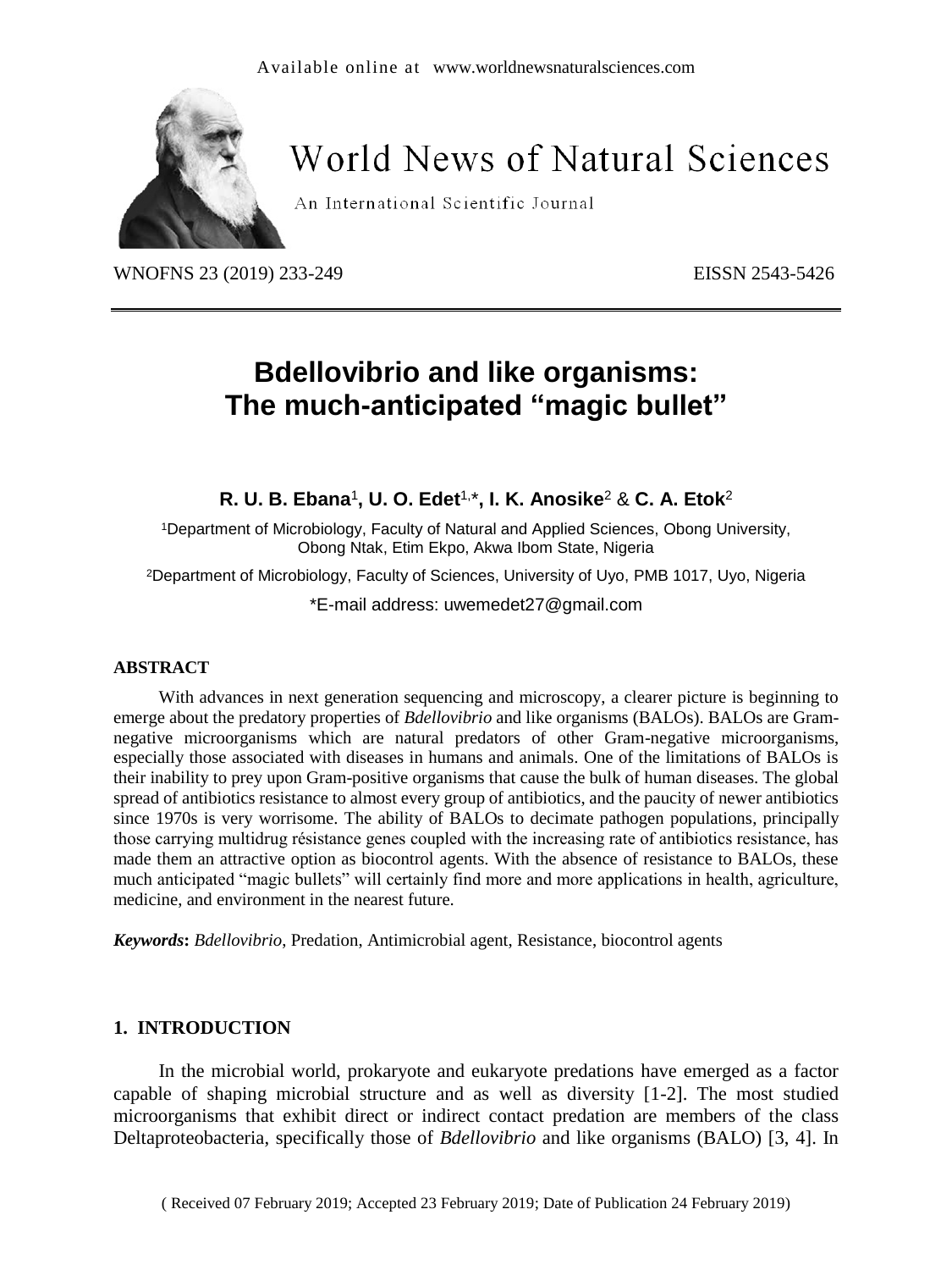addition to *Bdellovibrio*, predation in the microbial world is also encountered in a few other genera. and these include *Bacteriovorax, Bacteriolyticum* and *Peredibacter* [5]. However, *Bdellovibrio* remains the most studied genera.

*Bdellovibrio* is an important predator that has evolved special abilities to prey on other bacteria, especially the Gram-negative (GN) counterpart. *Bdellovibrio* was first isolated and described in 1962 by Stolp and Petzold, while they were attempting to isolate bacteriophage from soil [6]. As microorganisms, they are ubiquitous in nature and have been isolated from various environments, such as sewage, soil, sediment, mammalian intestine, and fresh water [7- 9]. The genus *Bdellovibrio* is generally known for its predatory abilities on other GN bacteria, including the pathogenic species [3, 4]. *Bdellovibrio* are vibroid-like in morphology and measure about 0.3 to 0.5 by 1.4 to 2.5  $\mu$ m in dimension [6]. It is highly motile via an active single polar flagella [1, 3].

It belongs to the order Bdellovibrionales and family Bdellovibrionaceae [3, 4]. Knowledge of the mechanism of its predation lifestyle is still limited. It utilizes two stages: free-swimming stage (the attack phase) and the growth phase [10]. Furthermore, molecular studies have revealed genome size higher than those of common intracellular parasites [11].

The recent study revealed a number of interesting and promising properties. These include the absence of toxicity, inflammatory immune response and cell detachment on human keratinocytes, human liver epithelial cells, human kidney epithelial cells, loosely adherent human spleen monocytes and suspension of human blood monocytes [12]. These properties have attracted a number of potential applications in medicine, and as well as in agriculture, and environment. Its potential applications in medicine seem enormous, especially with the rapid spread of antimicrobial resistance to almost every class of available antibiotics by microorganisms which habour multiple antibiotics resistant genes [13]. The aim of this review is to briefly describe the cellular properties, life cycle, target species, application and future prospects of *Bdellovibrio* and like organisms.

#### **2. CELLULAR FEATURES**

*Bdellovibrio bacteriovorus* (ATCC® 15356™) deposited by Stolp and Starr [6] and as enumerated by Chatterjee [11] and Sinha [15] have the following properties listed below in **Table 1**, and **Figure 1**.

| S/N                 | <b>Properties</b>                             |
|---------------------|-----------------------------------------------|
| Gram reaction       | Negative                                      |
| Cell dimension      | 0.2-0.5 $\mu$ m wide and 0.5-2.5 $\mu$ m long |
| Predatory organisms | Gram negative                                 |
| Shape of cell       | Curved vibrio-like                            |
| Arrangements        | Singles                                       |

**Table 1.** Cellular properties of Bdellovibrio.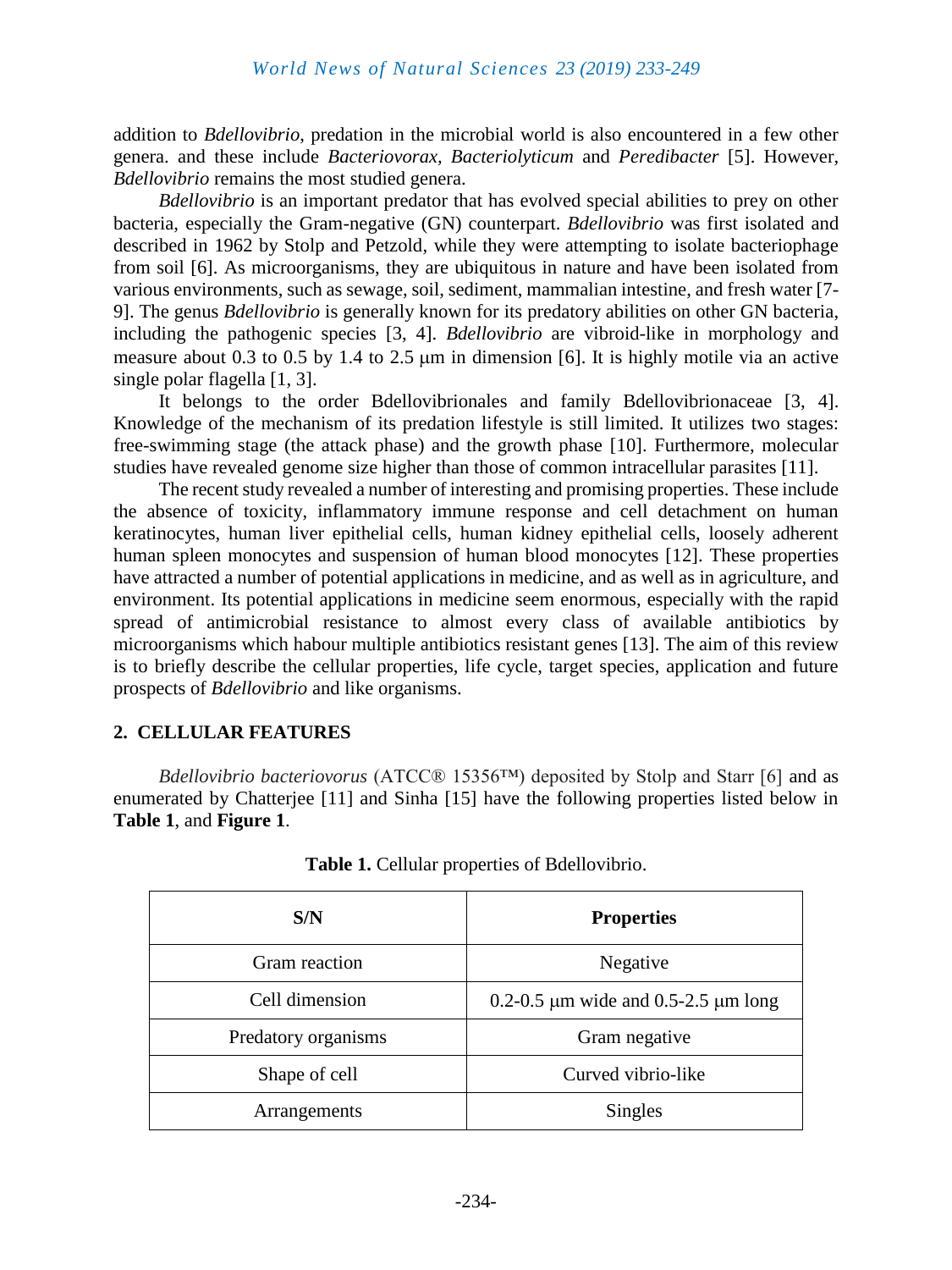## *World News of Natural Sciences 23 (2019) 233-249*

| <b>Endospore formation</b>       | No                               |
|----------------------------------|----------------------------------|
| Motility                         | Yes (uniflagellate and sheathed) |
| Oxygen requirement               | Aerobic                          |
| Habitat                          | Ubiquitous                       |
| Optimum temperature              | $28-30$ °C                       |
| <b>Temperature Range</b>         | Mesophilic                       |
| Biosafety requirement            | Level 1                          |
| Duration of predatory life cycle | 34 hours                         |
| Prey range                       | Wide                             |



**Figure 1.** *Bdellovibrio bacteriovorus* structure [15].

#### **3. TARGET SPECIES**

*Bdellovibrio* is an interplasmic natural predator of Gram-negative organisms, and it favourite preys include *Escherichia coli* and *Pseudomonas aeruginosa* [16]. One of the interesting and exciting applications of BALOs is their efficient predation of multidrug resistant clinical pathogens [17]. In a previous study, it was shown that *B. bacteriovorus* can reduce and also prevent the formation of biofilms by multidrug and extensive drug resistant *E. coli, K. pneumoniae, P. aeruginosa*, and *Acinetobacter baumannii* [17]. Other prey of BALOs includes *Salmonella* species [18]. Although BALO naturally preys on mainly Gram-negative organisms, however, the evidence available indicates it can reduce biofilm formation in *Staphylococcus aureus* [16].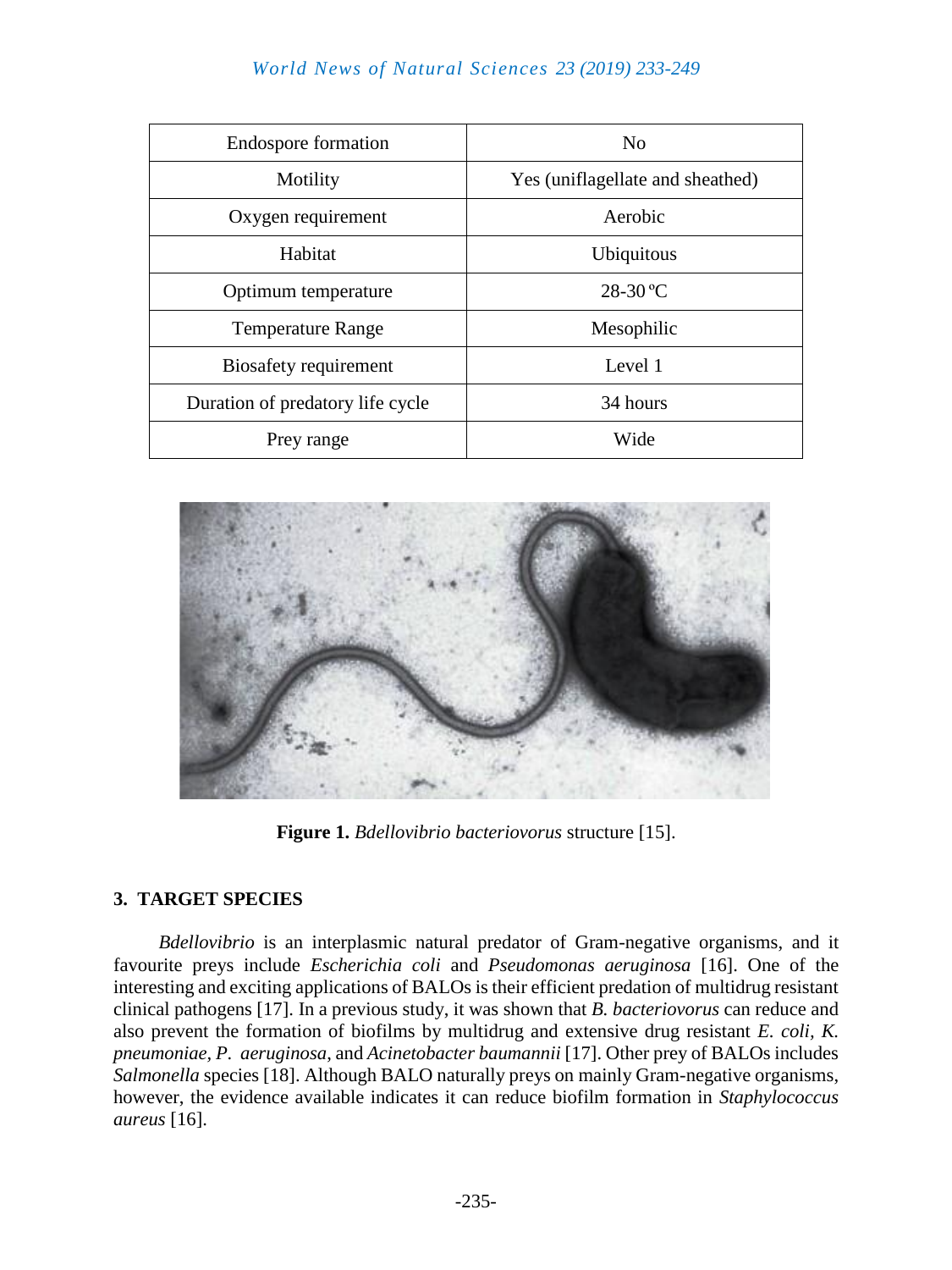#### **4. HABITATS AND ABUNDANCE**

Predatory behaviour exists in at least four different bacterial phyla, namely Actinobacteria, Bacteroidetes, Chloroflexi, and Proteobacteria. Representative species in these phyla deploy different strategies for predation [19, 20]. The arrival of culture dependent techniques, such as metagenomics, have made available a number of microbial structures and functions previously out of reach to become more and clearer [21, 22]. Using metagenomics analysis, several predatory bacterial taxas, especially amongst the Bacteroidetes, Deltaproteobacteria, and Cyanobacteria have been discovered. Altogether, predatory organisms made up 0.5% of the bacterial community in their sampled environment [20].

First isolated from soil in 1962 [6], *Bdellovibrio* has now been isolated from a number of habitats. Chu and Zhu isolated the bacterium from cultured fish ponds using *Aeromonas hydrophila* J-1 as host [23]. In another study, using various Gram-negative hosts, *Bdellobvibrio* was isolated from fresh water samples [9]. Other habitats they have been isolated from, including sewage, sediment, and mammalian intestine and fresh water [5, 7, 8]. Feng *et al*. [2] isolated *Bdellovibrio* from activated sludge floc and granules, and further showed that they significantly affected microbial communities  $(> 90\%)$  within 24 hours. Recently, it has been shown to also abound in the human gut in different proportions in disease and health [24].

#### **5. GENOME AND PROTEOME COMPOSITION**

Next generation sequencing (NGS) technology has been used by several authors to evaluate their proteomic and genomic compositions [4, 7, 25, 26]. Chatterjee [11] revealed that *B. Bacteriovorus* HD100 has a larger genome when compared to other obligate intracellular parasites, such as *Rickettsia prowazekii, Chlamydia trachomatis, Chlamydia pneumoniae, Mycobacterium leprae, Rickettsia prowazekii* and *Rickettsia conorii* [27, 28]. Habitat is strongly linked to genome sizes amongst the parasites, and is also function dependent [28]. *B. Bacteriovorus* HD100 possesses a genome size of 3782950bp. In addition, it has an overall GC content of 50.70% and GC content in coding region of 50.40%. Other genomic properties include open reading frame of 3584 and coding sequences of 1995. It has a number of hypothetical proteins (1207) and hydrolytic enzymes distributed, as thus 150 proteases, 200 DNases, 9 RNases, 15 lipases, 10 Glycanases, and 89 others [11]. *Rickettsiae prowazekii*  genome is 1.1 mbp and has a G+C content (29%), almost twice as smaller than that of *B*. *Bacteriovorus* HD100 [27]. This low G+C content suggests a high spontaneous deletion rate and mutation bias towards A+G. In strain HD100, the abundance of hydrolytic enzymes shows why these organisms are an effective predator. Their large genome size is attributed to their unique life cycle [1]. Hobley *et al*. [25] compared the genome of Tiberius isolated and that of HD100 strain, and it revealed some interesting genomic details (see **Figure 2**). First, selfrecognition does occur amongst the *Bdellovibrio* species. Second, there is a significant conservation between both species and finally, evidence exists for lateral gene transfer. Earlier, analysis of the proteome and genome composition showed prey derived horizontal gene transfer [4]. Recently, whole genome sequencing and comparisms of two *Bdellovibrio* spp. isolated from soil were carried out [28]. Their findings revealed distinctive genes that encode hydrolytic, chemotaxis, and transporter proteins, which have been previously implicated in predation [1]. In addition, they showed that both strains differed in terms of  $G + C$  and amino acid compositions, and 16S rRNA gene sequence.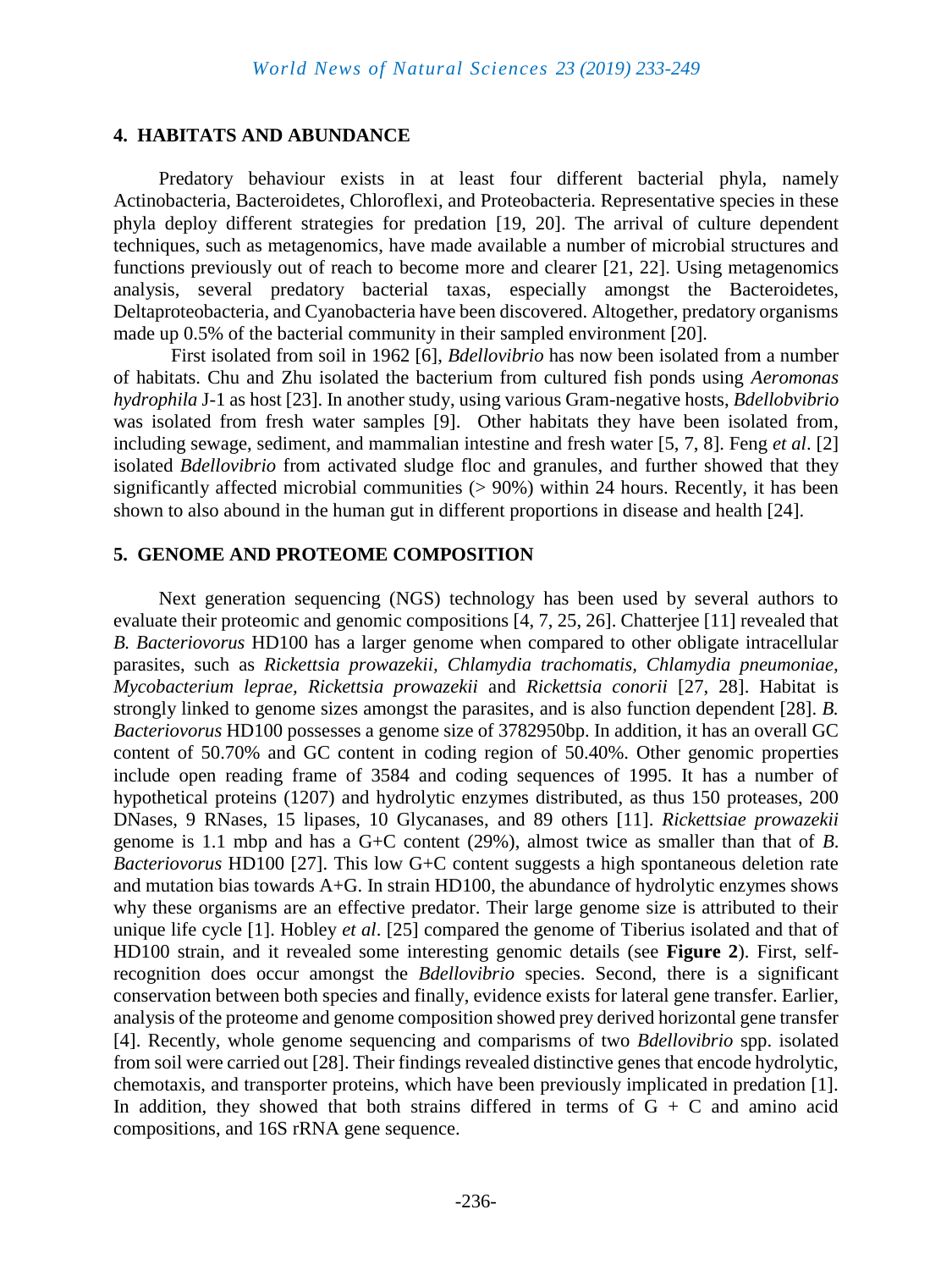

**Figure 2.** Whole genome comparisms of B. bacteriovorus (A) Tiberius and HD100, (B) strains using a DNA plotter [25].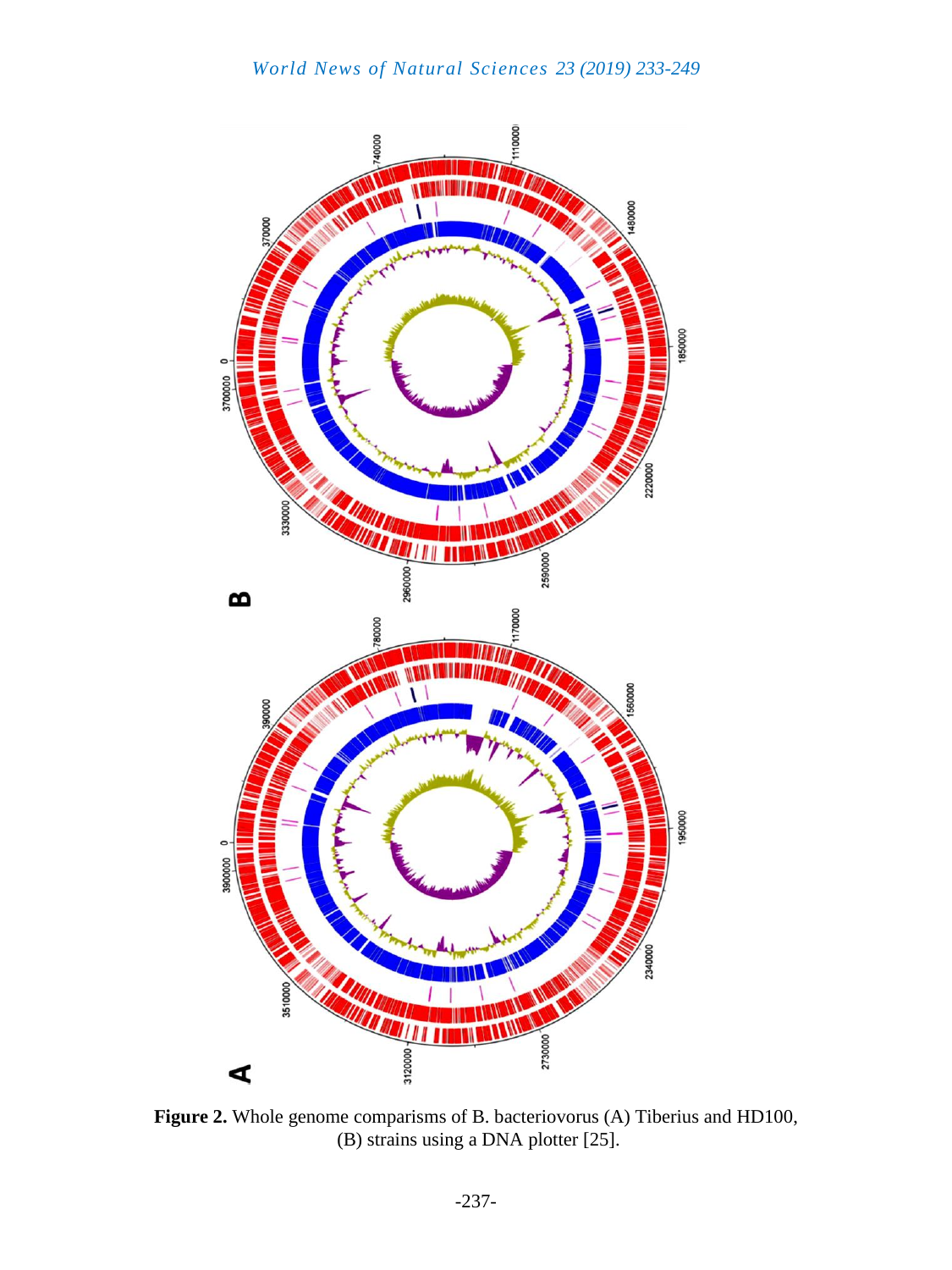Wurtzel *et al*. [30] showed that NGS can capture mutated genes in wild type and mutant species. *Bdellovibrio bacteriovorus* and *exovorus* have been shown to have same number and types of peptides and amino acids uptake systems and secretory systems [31].

#### **6. LIFE CYCLE**



**Figure 3.** Life cycle of *B. Bacteriovorus* [32].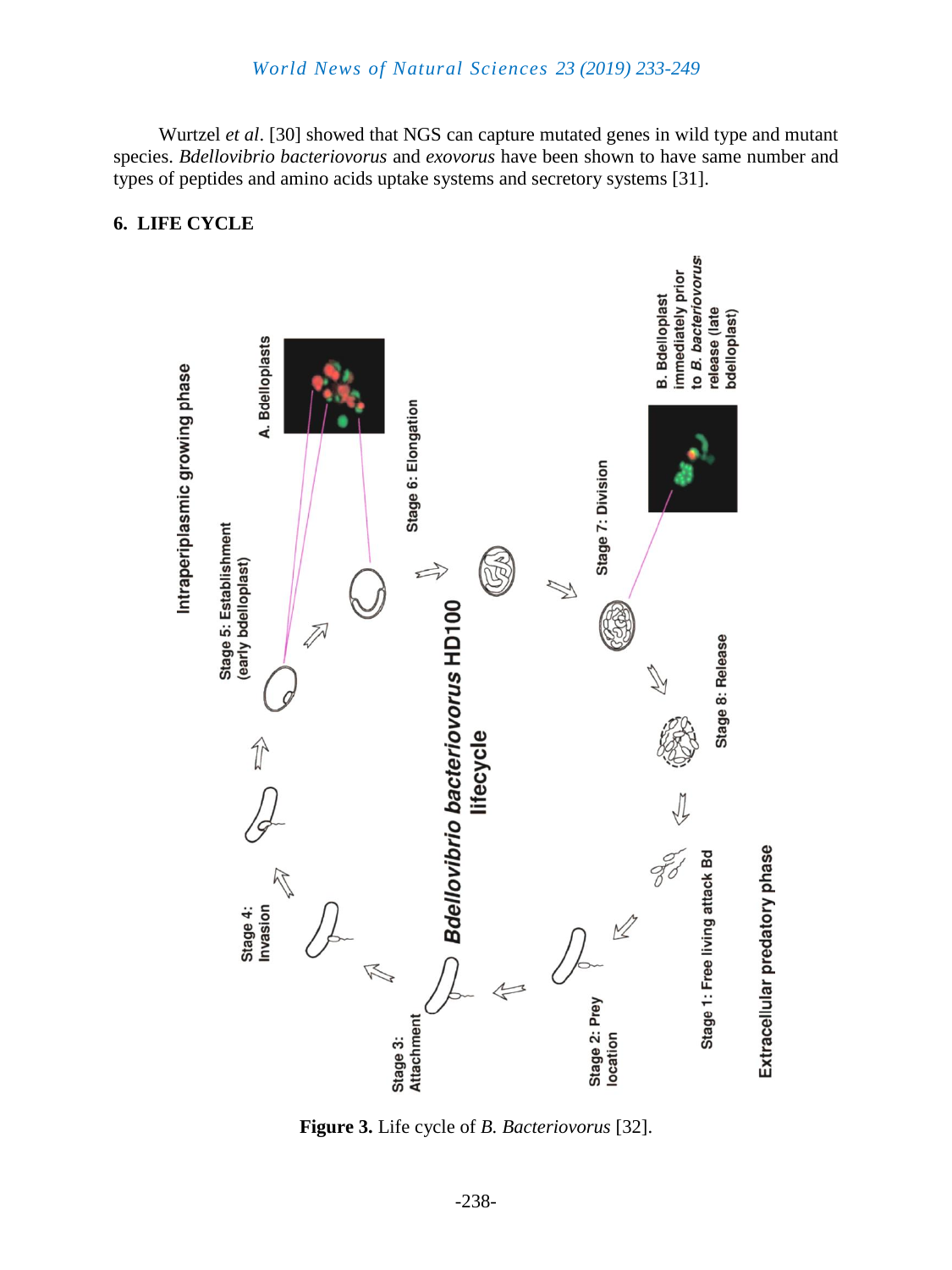#### *World News of Natural Sciences 23 (2019) 233-249*

The life cycle of BALO is most studied in *Bd. Bacteriovorus*, which uses the periplasmic life cycle that is divided into two stages, namely a free-swimming (the attack phase) and the growth phase [32, 33]. The free-swimming phase is also called the extracellular predatory phase [32]. Both phases are composed of 8 stages, as shown below in **Figure 3**. The phases are free living attack *Bd*, location of a suitable prey, attachment to prey, invasion, establishment (early bdelloplast), elongation, division, and release of progeny. Upon release of the progenies, finding a prey, as soon as possible, is the key for its survival [1]. Finding a prey is made possible because *Bdellovibrio* and like organisms possess a polar flagella [3]. Earlier studies showed that chemotaxis plays a role in finding a suitable prey [34, 35]. Higher density of prey increases the chances of prey attachment [1]. Recently, it has been shown that *B. Bacteriovorus* uses two unidentified prey-derived signals that are spatially and temporarily separated to drive prey recognition and predatory growth [36, 37]. Otto *et al*. [38] showed evidence that hyphae enhance the accessibility of *Pseudomonas fluorescens* LP6a to *B. bacteriovorus* 109J. Suitable attachment to a prey envelope is preceded by a reversible and non-specific recognition period by BALO. Where the preyed cell is Gram-negative, the attachment becomes irreversible [39]. Varon and Shilo [39] maintained that temperature, pH and medium composition are factors that drive attachment. Flagellar shedding is important in the stages after attachment, even though it is still not clear when this is done [1, 40], hydrolysis and not flagellar rotation is needed in invasion. Chanyi [1] showed retraction of type IV pili using PilT1 and PilT2 mutants after attachment. Gene expression studies have shown that hydrolytic enzymes are upregulated during initial attachment of the predation [41].

When inside the periplasmic space, the entry pore is sealed and eventually a bedelloplast is formed. Its formation is very crucial for the growth of the BALO, indicates successful attack and the start of the growth phase. Inside this structure, growth conditions are optimised; it is osmotically stable and fends off further BALO attacks [1].

Lambert *et al*. [42] and Karunker *et al*. 41] using microarray technique and RNA-seq analyses identified a number of genes expressed by B*. bacteriovorus* growth. Upregulated hydrolytic enzymes are prominent in the degradation of prey macromolecules [1]. Septation and progeny release is still not fully understood. However, Fenton *et al*. [43] showed that release of progeny is via pores in the bdelloplast.

#### **7. POTENTIAL APPLICATIONS**

The potential applications of *Bdellovibrio* in health, environment and agriculture are endless. The medical applications are very promising, especially with a recent study showing absence of pathogenicity, cytotoxicity, cell detachment, and inflammatory cytokines on five different human cell lines [12]. Briefly, these are as discussed below.

#### **8. FUTURE ANTIMICROBIAL AGENT**

Starting from the 1970s, there has been a drastic decline in the number of antibiotics that have made it to the market [44]. Furthermore and worrisomely, in the last three decades, there has been no registered class of new antibiotics [44]. Reports indicate that microbes have acquired resistance to even colistin, the so called "drug of last resort" [45]. Antibiotic resistance and the emergence of antibiotic resistant pathogens have assumed a global dimension [46]. Clearly, it has outpaced new antibiotics development and this scenario has prompted the need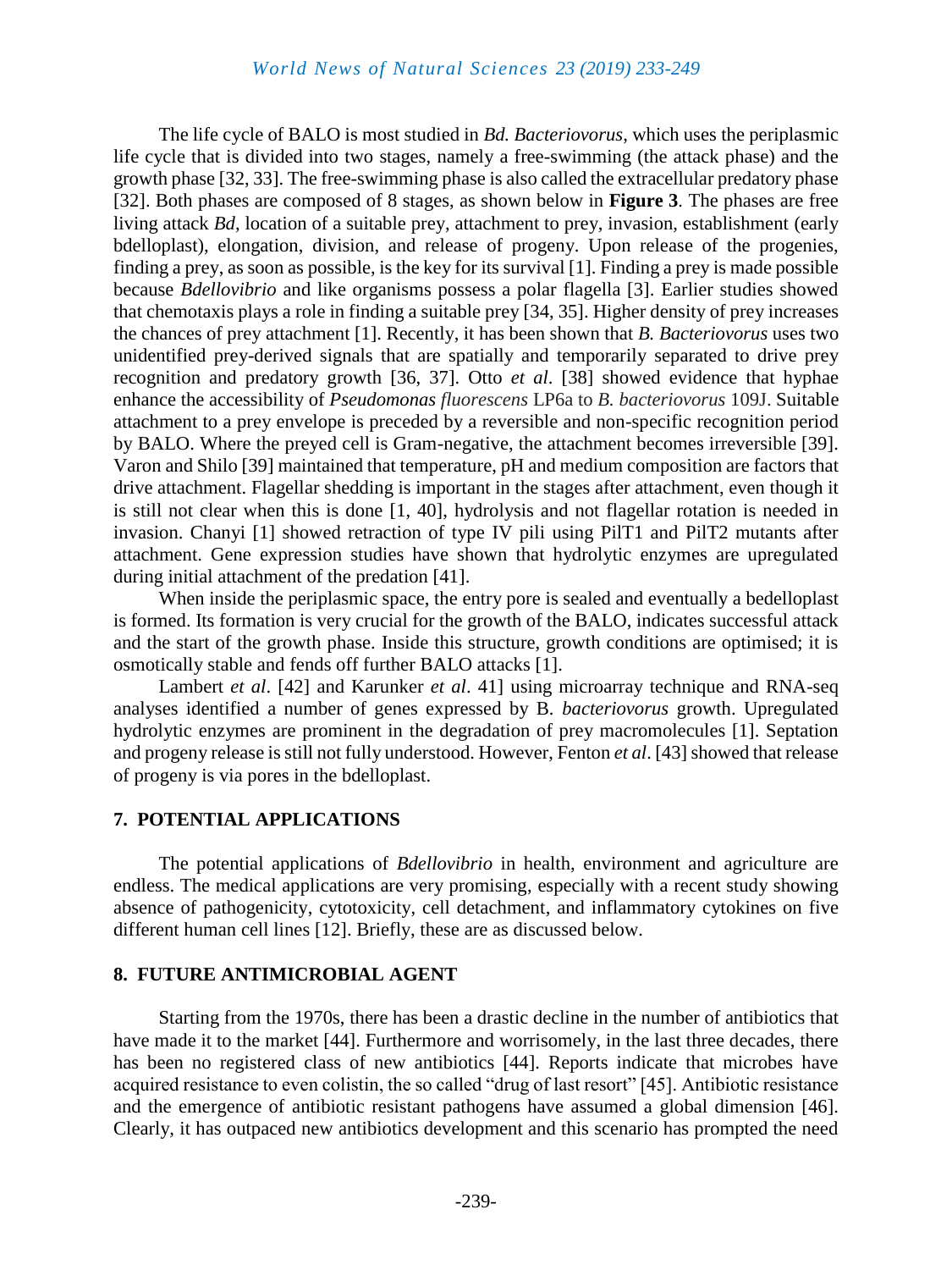to search for newer antibiotics. Microorganisms that are resistant to antibiotics abound in the environment, are endowed with various evolutionary and survival mechanisms with which they spread and acquire resistance genes [13, 47-48]. These genes have been detected in various isolates and environmental samples, including clinical wastes and effluents using various techniques [46-49]. Even more worrisome is their capacity to be transferred to isolates in the clinical settings [46, 49]. Medicinal plants have received quite some attention as they contain various phytochemicals that have been linked to their antimicrobial activities. As expected, a number of researches have emerged that have shown the presence of these phytochemicals in plants and as well their *in-vitro* activities against various multi-drug resistant clinical and environmental isolates. Most of the studies have utilized crude extracts and they showed and even amongst these extracts microorganisms show various degrees of sensitivity while some are even resistant [50-54].

One of the attractive features of *Bdellovibrio* is its predation of pathogens associated with human diseases [17, 55-60]. Investigators have shown how *B. bacteriovorus* and *M. aeruginosavorus* preyed on isolates harbouring various resistant genes notably extendedspectrum β-lactamase, KPC-type carbapenemase, AmpC-type β-lactamase, metallo- βlactamase, and as well as fluoroquinolone resistant *P. aeruginosa* ocular isolates. Sun *et al*. [17] showed predation against multidrug-resistant (MDR) or extensive drug resistant (XDR) gramnegative pathogens and their associated biofilms. Interestingly, in their study, the most efficient predation was against *E. coli* and reductions in biofilms formation were 65.2%, 37.1%, 44.7%, and 36.8% for *E. coli, K. pneumoniae, P. aeruginosa*, and *A. baumannii,* respectively. In a recent study, Dharani *et al*. [61] showed that *A. baumannii* ATCC17978, *Escherichia coli* ATCC 25922, *K. pneumoniae* ATCC13883 and *P. aeruginosa* ATCC 47085 harbouring colistin resistant gene mcr-1 on recombinant plasmids pMQ124-mcr-1 were susceptible to predation by *Bdellovibrio bacteriovorus* and *Micavibrio aeruginosavorus*. BALO have recently been used in the treatment of acute hepatopancreatic necrosis disease, a severe disease of shrimp, caused by *Vibrio parahaemolyticus* [8]. In their study, they observed reduction in mortality and biofilm formation by *Vibrio parahaemolyticus* by BALO.

#### **9. EFFECT ON HUMAN AND ANIMAL MICROBIOME**

The use of *Bdellovibrio* is very attractive and promising for a number of reasons. Interestingly and importantly, there is no report thus far that indicates that prey organisms become resistant to *Bdellovibrio* and this makes BALO very attractive as biocontrol agents. Studies thus far have shown that *Bdellovibrio* administered via injection to tissues using living animal models are safe and not pathogenic [18, 62]. Human microbiome is very complex and is strongly implicated in health and disease [22].

Atterbury *et al*. [18] showed that orally administered predatory *Bdellovibrio* to birds predosed with gut-colonizing *Salmonella enterica* serovar Enteritidis phage type 4 strain reduced the *Salmonella* population in their gut and also abnormal fecal morphology. Using rat lungs, Shatzkes *et al*. [62] showed that *Bdellovibrio* aerosol reduced the burden of *Klebsiella pneumoniae*. In another study that utilised Zebra fish larvae as animal model, Willis *et al*. [62], revealed a significant synergy between the host immunity and *Bdellovibrio* predation activity against *Shigella flexneri* infection. In their *in vivo* study, *Bdellovibrio* reduces *Shigella* load to a level where the host immune cells can clear and this lead to host survival. In humans, studies abound that provide evidence that *B. bacteriovorus* is a part of the human gut microbiome [64,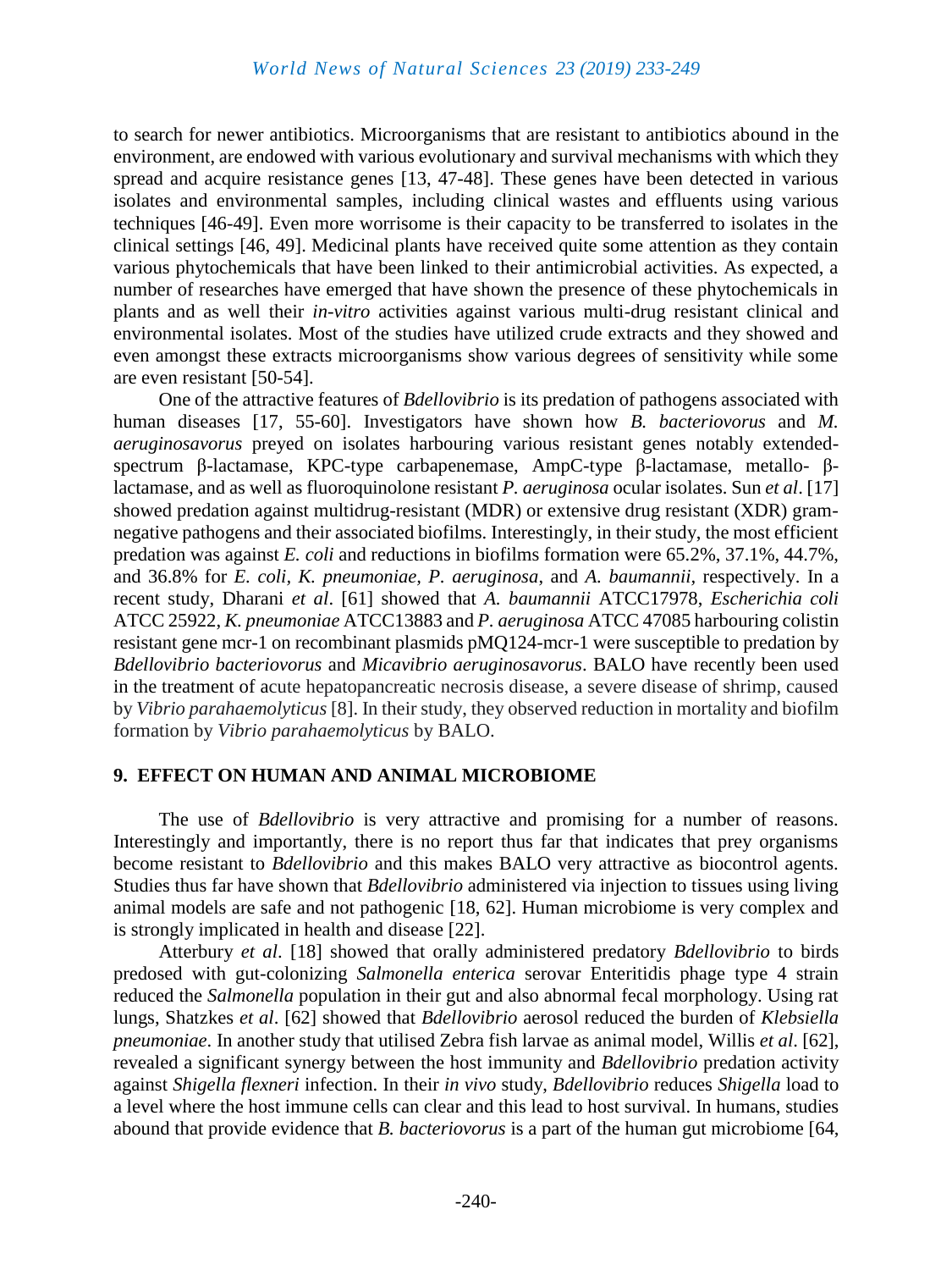65]. The recent study has shown a relationship between decreased population of *Bdellovibrio* in human subjects and predisposition to inflammatory bowel diseases, celiac disease and cystic fibrosis compared to higher abundance in healthy subjects [65]. In a more recent study, inoculation of rats with *Bdellovibrio* revealed minimal shifts in taxonomic groups a week after inoculation [62]. Both studies suggest that their presence in the gut may contribute to health.

## **Oral health**

Two main diseases affect oral health and these are dental caries, also called tooth decay and periodontal or gum disease. Periodontal disease is caused by inflammatory response to bacterial biofilm formed along the gum line leading to damage to tissue and bones that surround the teeth. Studies have shown that *Bdellovibrio* could attack and prey on Gram-negative organisms implicated in periodontal disease [66, 67]. In another study, BALOs have been shown to access biofilms formed in periodontal health [15]. Sinha *et al*. [15] suggested that it could be used as an adjunct for local drug delivery as it is unaffected by the β-lactam antibiotics.

## **Agriculture**

One of the driving forces of antibiotics resistance is their indiscriminate usage in agriculture to control microbial diseases amongst livestock, such as those caused by *Salmonella* species [68]. Recently, the U. S. Food and Drug Administration reported recall of over a billion eggs contaminated with *Salmonella enteritidis*. A study by Atterbury *et al*. [18] revealed a significant reduction in *Salmonella* reduction with no side effect in birds administered an oral dose of predatory HD100 *Bdellovibrio.* Although more studies on safety are needed, these early findings hold a lot of promise and could eliminate the extensive use of antibiotics. In an earlier study, *Bdellovibrio bacteriovorus* 109J was able to lyse 32 food spoilage and food borne pathogenic bacterial strains [69]. *Bdellovibrio* shows promise in controlling plant pathogens. However, studies evaluating their effect on plant pathogens are very few [36]. One of the challenges facing the food security, especially in third world countries is that of post-harvest losses. BALO have been used to eradicate *Xanthomonas oryzae* [70]. Jurkevitch *et al*. [71] isolated 13 soil and 7 common rhizosphere *Bdellovibrio* species using *Pseudomonas corrugate* as prey.

## **Source of antibiotics**

Predatory microorganisms abound in the environment where they act singly or in packs as predators. The predatory strategy of the latter involves the use of antibiotics and this is consistent with genome sequencing studies [19]. Genomic sequences reveal a link between secondary metabolism and predation. Important genera in this regard include *Myxobacteria* and *Herptosiphon*. For details on the various natural with antibiotics potentials produced by these microorganisms' readers are referred to Korp *et al*. [19].

## **Biological cleaning agent for membrane bioreactor systems (MBRs)**

Membrane bioreactors are the technology of choice for waste water treatment [72]. However, one major challenge of MBRs called biofouling and it reduces its efficiency greatly [73]. Yilmaz *et al*. [74] showed that treatment of membrane with *B. bacteriovorus* caused significant improvement in membrane flux and efficiency amongst others.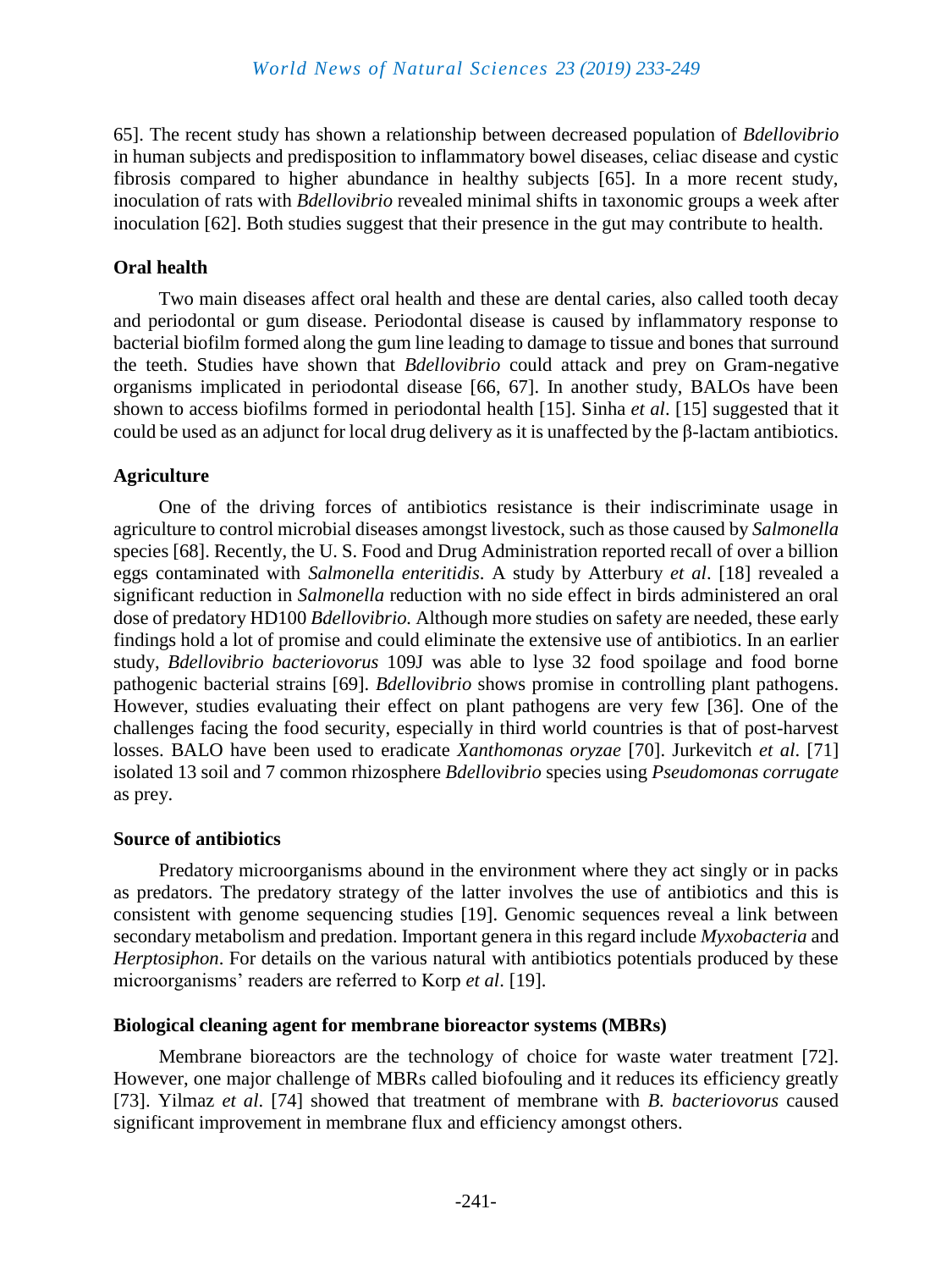#### **Wounds healing**

Chronic wounds, such as diabetic ulcer of the foot, pose a significant global health care challenge [75]. As expected, a number of therapies have emerged around the world. These include hyperbaric oxygen, negative wound pressure, biophysical, growth factors, acellular matrix tissues, bioengineered allogenenic cellular therapies and stem cell therapies [75]. However, studies assessing their efficacy are lacking [75]. One major impediment to wound healing is that of infection caused by antibiotics resistant bacterial strains [76, 77]. Furthermore, honey have been shown to be effective against partial thickness burns in less than a week compared to conventional dressing. However, there is evidence to show that it is an effective antiseptic when used in infected surgery wounds [78]. The ability of BALO to predate on Gram negative bacteria isolates implicated in chronic wounds will be the driving force for research into this area.

#### **Potential drawbacks and prospects**

Although *Bdellovibrio* have been shown to be non-pathogenic on animal models, the main concern still remains that of safety given that they encode about 3,500 gene products. Thus far, there is no study that has shown that *Bdellovibrio* have been introduced on human subjects and the idea may sound so invasive and unconventional [46]. Furthermore, bacteria with an S-layer on their surfaces are resistant to BALOs and it seem that BALOs do not completely kill them even at a higher predator to prey ratio. Compared to antibiotics resistance, the resistance is lost quickly and has not been shown to spread [15, 79, 80]. Another limitation that could potentially limit their use is the fact that BALOs appear to be strict aerobes based on previous studies and this could lower their use in reduced oxygen and anaerobic environments, such as in the gut, urinary tract and periodontal cavities [15, 80]. However, recent findings suggest that these organisms could survive long enough and attack in low oxygen environments, and also elaborate nitric oxide and nitrate reductase. Their activity appears to be affected by chemicals and pH. Glucose and glycerol in high concentration have been shown to affect the activity of BALOs. Interestingly, their activities are not affected by the beta-lactam, and as suggested by Dwidar *et al*. [80], it can be used side by side with antibiotics in clinically setting, especially in situations where causative pathogens are those with multi-drug resistance genes. Furthermore, their predatory activity thus far is limited only to human pathogens that are Gram-negative. However, most human pathogens such as *Staphylococcus aureus* that is so often associated with nosocomial infections and often displaying multi-drug resistance is a Gram positive [15]. From the foregoing, it is obvious that BALOs will play a significant role as far as the search for newer and safer antibiotics is concerned. Studies on the predatory effects of BALOs on urinary tract pathogens and those responsible for neonatal sepsis will certainly emerge.

#### **10. CONCLUSION**

Pathogens with multi-drug resistant genes are fast becoming a public health menace around the world. *Bdellovibrio* and like organisms hold a lot of promise due to its predatory nature toward Gram-negative organisms despite drawbacks. Owing to the unique life style of this organism, genetic manipulations that will hasten the numerous potential applications is urgently needed.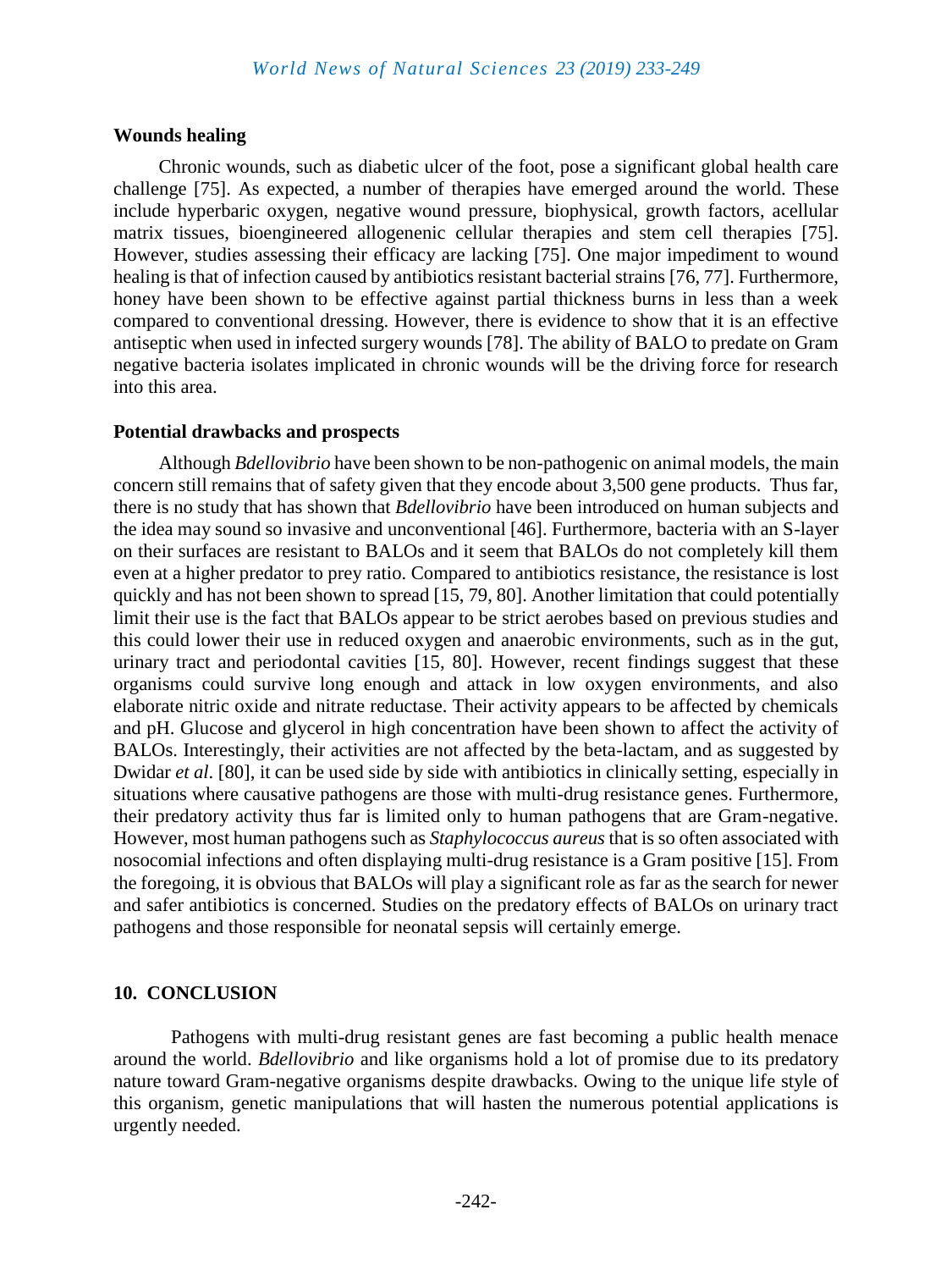## **References**

- [1] Chanyi, R.M. (2014). Cell biology of the entry of Bdellovibrio and like organisms. A thesis submitted in partial fulfillment of the requirements for the degree in Doctor of Philosophy. Graduate Program in Microbiology and Immunology. University of Western Ontario.
- [2] Feng, S., Tan, C.H., Constancias, F., Kohli, G.S., Cohen, Y., and Rice, S.A. (2017). Predation by Bdellovibrio bacteriovorus significantly reduces viability and alters the microbial community composition of activated sludge flocs and granules. *FEMS Microbiology Ecology,* 93, fix020. doi: 10.1093/femsec/fix020
- [3] Iida, Y., Hobley, L., Lambert, C., Fenton, A.K., Sockett, R.E., and Aizawa, S.I. (2009). Roles of Multiple Flagellins in Flagellar Formation and Flagellar Growth Post Bdelloplast Lysis in Bdellovibrio bacteriovorus. *Journal of Molecular Biology,* 394, 1011-1021. doi:10.1016/j.jmb.2009.10.003
- [4] Pan, A., Chanda, I., and Chakrabarti, J. (2011). Analysis of the genome and proteome composition of Bdellovibrio bacteriovorus: Indication for recent prey-derived horizontal gene transfer. *Genomics,* 98, 213–222. doi:10.1016/j.ygeno.2011.06.007
- [5] Koval, S.F., Hynes, S.H., Flannagan, R.S., Pasternak, Z., Davido, Y., and Jurkevitch, E. (2013). Bdellovibrio exovorussp. nov., a novel predator of Caulobacter crescentus. *International Journal of Systematic and Evolutionary Microbiology,* 63, 146–151. doi: 10.1099/ijs.0.039701-0
- [6] Stolp, H. and Starr, M.P. (1963) Bdellovibrio bacteriovorus gen. et sp., a predatory, ectoparasitic, and bacteriolytic microorganism. *Antonie van Leeuwenhoek,* 29, 217-248
- [7] Rendulic, S., Jagtap, P., Rosinus, A., Eppinger, M., Barr, C., Lanz, C., Keller, H., Lambert, C., Evans, K.J., Goesmann, A., *et al*. (2004). A predator unmasked: life cycle of Bdellovibrio bacteriovorus. *Science,* 303 (2004) 689-692
- [8] Kongrueng, J., Miltraparp-arthorn, P., Bangpanwimon, K., Robins, W., Vuddhakul, V. and Mekalanos, J. Isolation of Bdellovibrio and like organisms and potential to reduce acute hepatopancreatic necrosis disease caused by Vibrio parahaemolyticus. *Disease of Aquatic Organisms.* 124, 223–232. doi.org/10.3354/dao03120
- [9] Sar, T.T., Umeh, E.U., and Akosu, D.D. (2015). Occurrence, detection and isolation of Bdellovibrio spps. from some Fresh Water Bodies in Benue State, Nigeria. *Microbial Journal,* 5(1), 21-27
- [10] Strauch, E., Schwudke, D., and Linscheid, M. (2016). Predatory mechanisms of Bdellovibrio and like organisms. *Future Microbiol.* 2(1), 63-73. doi: 10.2217/17460913.2.1.63.
- [11] Chatterjee, A. (2009). Bdellovibrio bacteriovorus: Life cycle and potential as a predatory renaissance. *Advanced Biotechnology,* 2009, 27-29
- [12] Gupta, S., Tang, C., Tran, M., and Kadouri, D.E. (2016). Effect of predatory bacteria on human cell lines. *PLoS ONE* 11(8), e0161242. doi:10.1371/journal.pone.0161242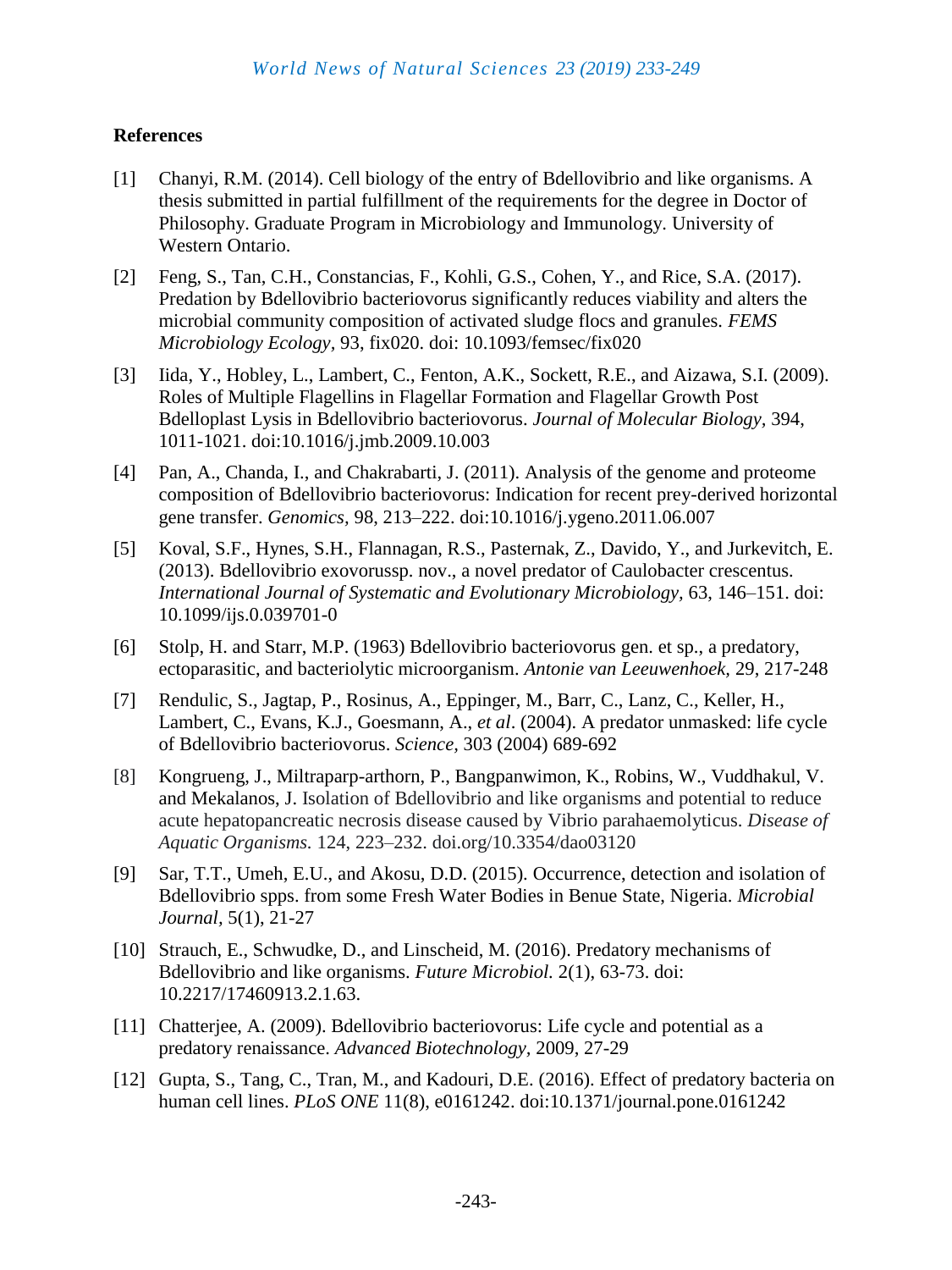- [13] Mbim, E.N., Mboto, C.I., and Edet, U.O. (2016). Plasmid profile analysis and curing of multidrug-resistant bacteria isolated from two hospital environments in Calabar metropolis, Nigeria. *Asian Journal of Medicine and Health* 1(1), 1-11.
- [14] Bdellovibrio bacteriovorus (ATCC® 15356™) [https://www.atcc.org/~/ps/15356.ashx.](https://www.google.com/url?sa=t&rct=j&q=&esrc=s&source=web&cd=2&ved=2ahUKEwj_z6qMqKDgAhWCJlAKHcKMBUUQFjABegQICBAC&url=https%3A%2F%2Fwww.atcc.org%2F~%2Fps%2F15356.ashx&usg=AOvVaw1_8TAI0J62k-l2FqwJ4qCl) Accessed 31/01/2018
- [15] Sinha, A., Hurakadli, M., Ravindra, S., and Agarwal, A. (2014). Bdellovibrio like organisms: the predatory assassin. *IOSR Journal of Dental and Medical Sciences* 13(10), 32-36
- [16] Panteanella, F., Iebba, I., Mura, F., Dini, L., Totino, V., Neroni, B., Bonfiglio, G., Trancassini, M., Passariello, C., and Schipa, S. (2018). Behaviour of Bdellovibrio bacteriovorus in the presence of Gram-positive Staphylococcus aureus. *New Microbiologica,* 42(2), 145-152
- [17] Sun, Y., Ye, J., Hou, Y., Chen, H., Cao, J., and Zhou, T. (2017). Predation efficacy of Bdellovibrio bacteriovorus on multidrug-resistant clinical pathogens and their corresponding biofilms. *Jpn J Infect Dis* doi.org/10.7883/yoken.JJID.2016.405
- [18] Atterbury, R.J., Hobley, L., Till, R.L., Lambert, C., Capeness, M.J., Lerner, T.R., Fenton, A.K., Barrow, P., and Sockett, R.E. (2011). Effects of Orally Administered Bdellovibrio bacteriovorus on the Well-Being and Salmonella Colonization of Young Chicks. *Applied and environmental microbiology* 77(6), 5794-5803. doi:10.1128/AEM.00426-11
- [19] Korp, J., Vela Gurovic, M.S., and Nett, M. (2016). Antibiotics from predatory bacteria. *Beilstein J. Org. Chem.* 2016, 12, 594-607
- [20] Linares-Otoya, L., Linares-Otoya, V., Armas-Mantilla, L., Blanco-C., Crusemann, M., Ganoza-Yupanqui, M., Campos-Florian, J., Konig, G.M., and Schaberl, T.E. (2017). Diversity and antimicrobial potential of predatory bacteria from the peruvian coastline. *Mar. Drugs.* 15, 308. Doi:10.3390/md15100308
- [21] Edet, U.O., Antai, S.P., Brooks, A.A., and Asitok, A.D. (2017). An Overview of Cultural, Molecular and Metagenomics Techniques in Description of Microbial Diversity. *Journal of Advances in Microbiology* 7(2), 1-19
- [22] Mboto, C.I., Edet, U.O., Mbim, E.N., Zenoh, D.A., Umego, C.F., Odidi, F.S., Tarh, S.A., and Upula, S.A. (2018). Human microbiome diversity: implications in health, disease, and applications. *World News of Natural Sciences* 21, 98-117
- [23] Chu, W.H. and Zhu, W. (2008). Isolation of Bdellovibrio as Biological therapeutic agents used for the treatment of Aeromonas hydrophila infection in Fish. *Zoonoses and Public Health.* 2009, 1-8. doi: 10.1111/j.1863-2378.2008.01224.x
- [24] Iebba, V., Santangelo, F., Totino, V., Nicoletti, M., Gagliardi, A., *et al*. (2013) Correction: Higher Prevalence and abundance of Bdellovibrio bacteriovorus in the Human Gut of Healthy Subjects. *PLOS ONE* 8(7), doi.org/10.1371/annotation/b08ddcc9-dfdb-4fc1-b2ac-5a4af3051a91
- [25] Hobley, L., Lerner, T.R., Williams, L.E., Lambert, C., Till, R., Milner, D.S., Basford, S.M., Capeness, M.J., Fenton, A.K., Atterbury, R.J., Harris, M.A., and Sockett, R.E.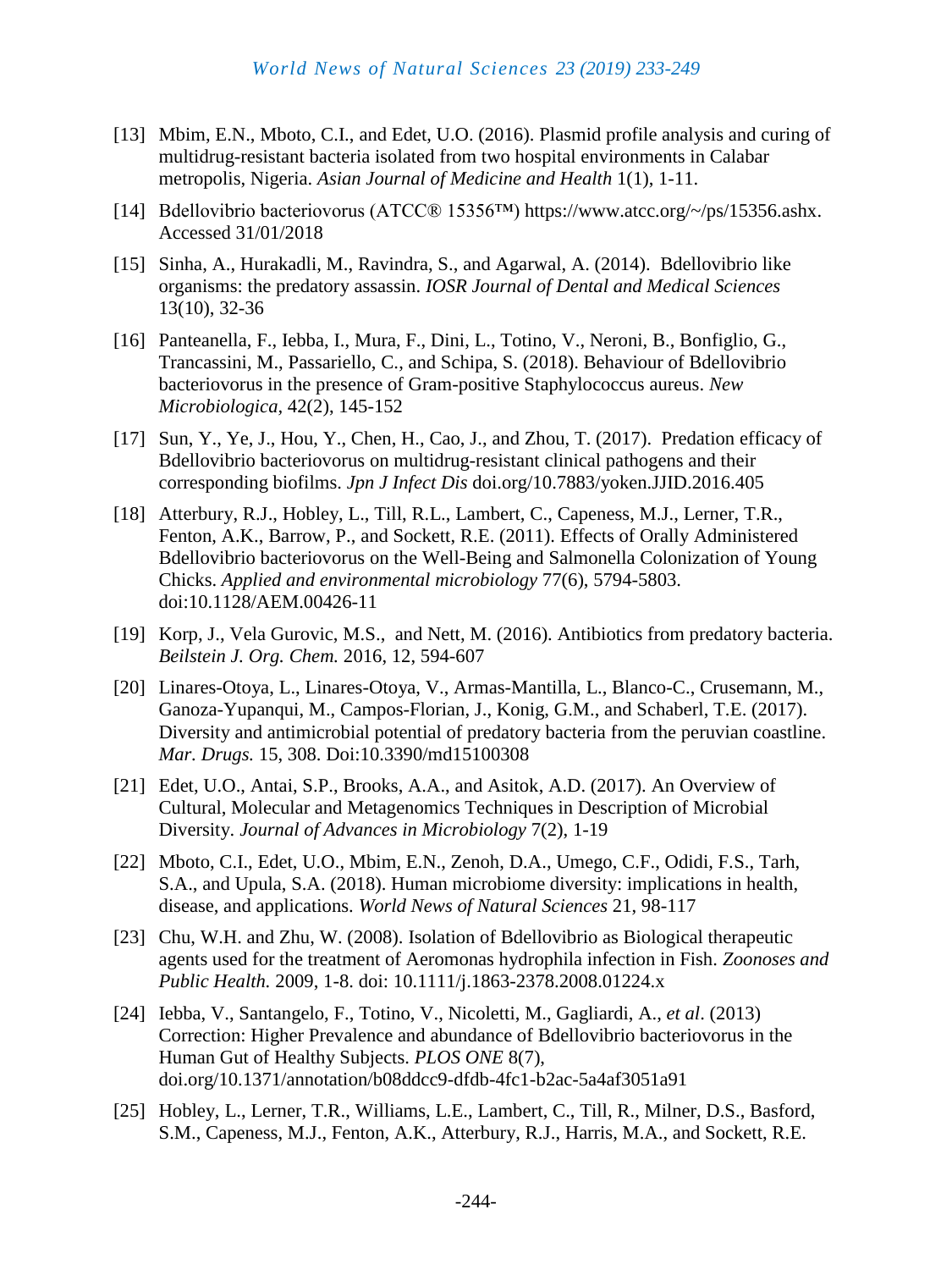(2012) Genome analysis of a simultaneously predatory and prey-independent, novel Bdellovibrio bacteriovorus from the River Tiber, supports in silico predictions of both ancient and recent lateral gene transfer from diverse bacteria. *BMC Genomics,* 13, 670.

- [26] Wurtzel O., Dori-Bachash M., Pietrokovski S., Jurkevitch E., and Sorek R. (2010) Mutation Detection with Next-Generation Resequencing through a Mediator Genome. *PLoS ONE,* 5(12), e15628. doi:10.1371/journal.pone.0015628
- [27] Anderson, J.O. and Anderson, S.G. E. (1999). Genome Degradation is an Ongoing Process in Rickettsia. *Mol. Biol. Evol.* 16(9), 1178-1191
- [28] Sakharkar, K.R., Dhar, P.K., and Chow, V.T.K. (2004). Genome reduction in prokaryotic obligatory intracellular parasites of humans: a comparative analysis. *International Journal of Systematic and Evolutionary Microbiology,* 54, 1937-1941, DOI 10.1099/ijs.0.63090-0.
- [29] Oyedara, O.O., Segura-Cabrera, A., Guo, X., Elufisan, T.O., Gonzalez, R.A.C., and Perez, M.A.R. (2018). Whole-genome sequencing and comparative genome analysis provided insight into the predatory features and genetic diversity of two Bdellovibrio species isolated from soil. *International Journal of Genomics,* 2018.org/10.1155/2018/9402073
- [30] Wurtzel, O., Dori-Bachash, M., Pietrokovski, S., Jurkevitch, E., and Sorek, R. (2010) Mutation Detection with Next-Generation Resequencing through a Mediator Genome. *PLoS ONE,* 5(12), e15628. doi:10.1371/journal.pone.0015628
- [31] Tajabadi, F.H., Medrano-Soto, A., Ahmadzadeh, M., Jouzani, G.S., and Saier Jr, M.H. (2017). Comparative analyses of transport proteins encoded within the genomes of Bdellovibrio bacteriovorus HD100 and Bdellovibrio exovorus JSS. *J Mol Microbiol Biotechnology*, 27, 332-349. doi: 10.1159/000484563
- [32] Steyert, S.R., Messing, S.A, Amze, L.M., Gabelli, S.B.. and Pineiro, S.A. (2008). Identification of Bdellovibrio bacteriovorus HD100 Bd0714 as a Nudix dGTPase. *J. Bacteriology,* 190, 8215-8219
- [33] Nunez, M.E., Martin, M.O., Duong, L.K., Ly, E., and Spain, E.M. (2003). Investigations into the Life Cycle of the Bacterial Predator Bdellovibrio bacteriovorus 109J at an Interface by Atomic Force Microscopy. *Biophysical Journal,* 84, 3379-3388
- [34] Straley, S.C., LaMarre, A.G., Lawrence, L.J., and Conti, S.F. (1979) Chemotaxis of Bdellovibrio bacteriovorus toward pure compounds. *J Bacteriology,* 140, 634-642
- [35] Lamarre, A.G., Straley, S.C., and Conti, S.F. (1977). Chemotaxis Toward Amino Acids by Bdellovibrio bacteriovorus. *Journal of bacteriology,* 131(1), 201-207
- [36] Rotem, O., Pasternak, Z., and Jurkevitch, E. (2014). The Genus Bdellovibrio and Like Organisms. E. Rosenberg et al. (eds.), The Prokaryotes – Deltaproteobacteria and Epsilonproteobacteria, DOI 10.1007/978-3-642-39044-9\_379, Springer-Verlag Berlin Heidelberg 2014.
- [37] Rotem, O., Pastenak, Z., Shimoni, E., Belausov, E., Porat, Z., and Pietrokovski, S. (2015). Cell-cycle progress in obligate predatory bacteria isdependent upon sequential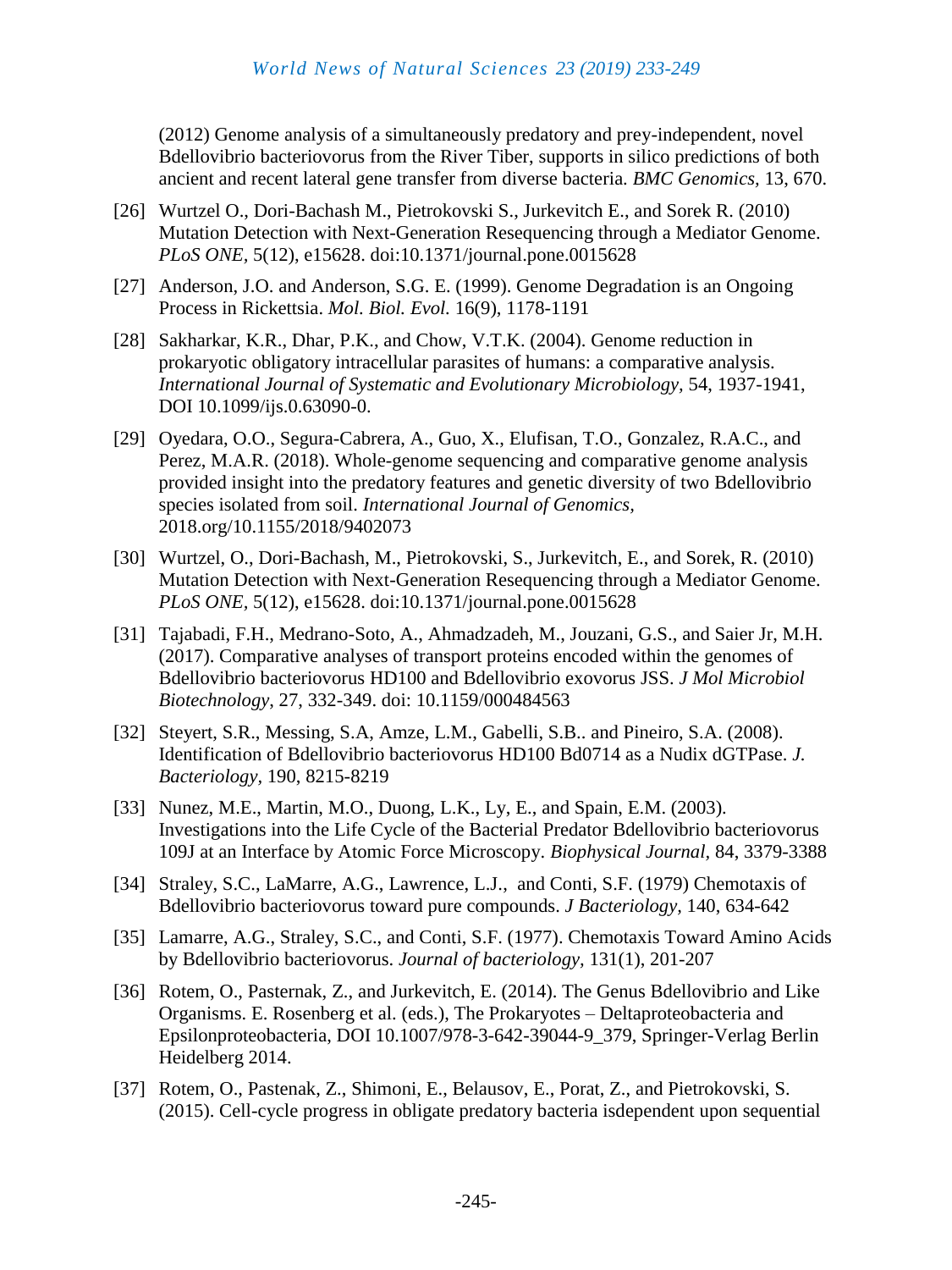sensing of prey recognition and prey quality cues. PNAS, E6028–E6037. doi/10.1073/pnas.1515749112.

- [38] Otto, S., Bruni, E.P., Harms, H., and Wick, L.Y. (2017). Catch me if you can: dispersal and foraging of Bdellovibrio bacteriovorus 109J along mycelia. *The ISME Journal,* 11, 386-393. doi:10.1038/ismej.2016.135
- [39] Varon, M. and Shilo, M. (1968) Interaction of Bdellovibrio bacteriovorus and host bacteria. I Kinetic studies of attachment and invasion of Escherichia coli B byBdellovibrio bacteriovorus. *J Bacteriology,* 95, 744-753
- [40] Shilo, M. (1969) Morphological and physiological aspects of the interaction of Bdellovibrio with host bacteria. *Curr. Top. Microbiology Immunology*, 50:174-204
- [41] Karunker, I., Rotem, O., Dori-Bachash, M., Jurkevitch, E., and Sorek, R. (2013). A global transcriptional switch between the attack and growth forms of Bdellovibrio bacteriovorus. *[PLoS One,](https://www.ncbi.nlm.nih.gov/pmc/articles/PMC3627812/)* 8(4), e61850
- [42] Lambert, C., Chang, C.Y., Capeness, M.J., and Sockett, R.E. (2010) The first bite Profiling the predatosome in the bacterial pathogen Bdellovibrio. *PLoS One,* 5, e8599.
- [43] Fenton, A.K., Kanna, M., Woods, R.D., Aizawa, S.I., and Sockett, R.E. (2010). Shadowing the actions of a predator: backlit fluorescent microscopy reveals synchronousnonbinary septation of predatory Bdellovibrio inside prey and exit through discretebdelloplast pores. *Journal of Bacteriolology,* 192, 6329-6335.
- [44] Silver, L.L. (2011). Challenges of Antibacterial Discovery, *Clinical Microbiology Reviews* 24(1), 71-109, doi: 10.1128/CMR.00030-10
- [45] Liu, Y.Y., Wang, Y, Walsh, T.R., Yi, L.X., Zhang, R., Spencer, J., *et al*. (2016). Emergence of plasmid-mediated colistin resistance mechanism MCR-1 inanimals and human beings in China: a microbiological and molecular biological study. *Lancet Infect Dis,* 16, 161e8
- [46] Tyson, J. and Sockett, R.E. (2017). Nature knows best: employing whole microbial strategies to tackle antibiotic resistant pathogens. *Environmental microbiology reports,* 9(1), 47-49, doi:10.1111/1758-2229.12518
- [47] Mbim, E.N., Mboto, C.I., Edet, U.O., Umego, C.F., George, U.E., and Temidayo, I. (2017). Comparative Evaluation of Methicillin-resistant Staphylococcus aureus (MRSA) Isolates from Hospital and Community Settings in Nigeria. *Journal of Advances in Microbiology,* 4(4), 1-9
- [48] Mbim, E.N., Mboto, C.I., and Edet, U.O. (2016). Prevalence and antimicrobial susceptibility profile of bacteria isolated from the environment of two major hospitals in Calabar metropolis, Nigeria. (2016). *Journal of Advances in Medicine and Pharmaceutical Sciences,* 10(4), 1-15
- [49] Edet, U.O., Antai, S.P., Brooks, A.A., and Asitok, A.D. (2017). Metagenomic assessment of antibiotics resistance genes from four ecosystems in the Niger Delta Area of Nigeria. *Asian Journal of Biotechnology and Genetic Engineering,* 1(1), 1-10
- [50] Ebana, R.U.B., Asamudo, N.U., Etok, C.A., Edet U.O., and Onyebuisi, C.S. (2016). Phytochemical screening, nutrient analysis and antimicrobial activity of the leaves of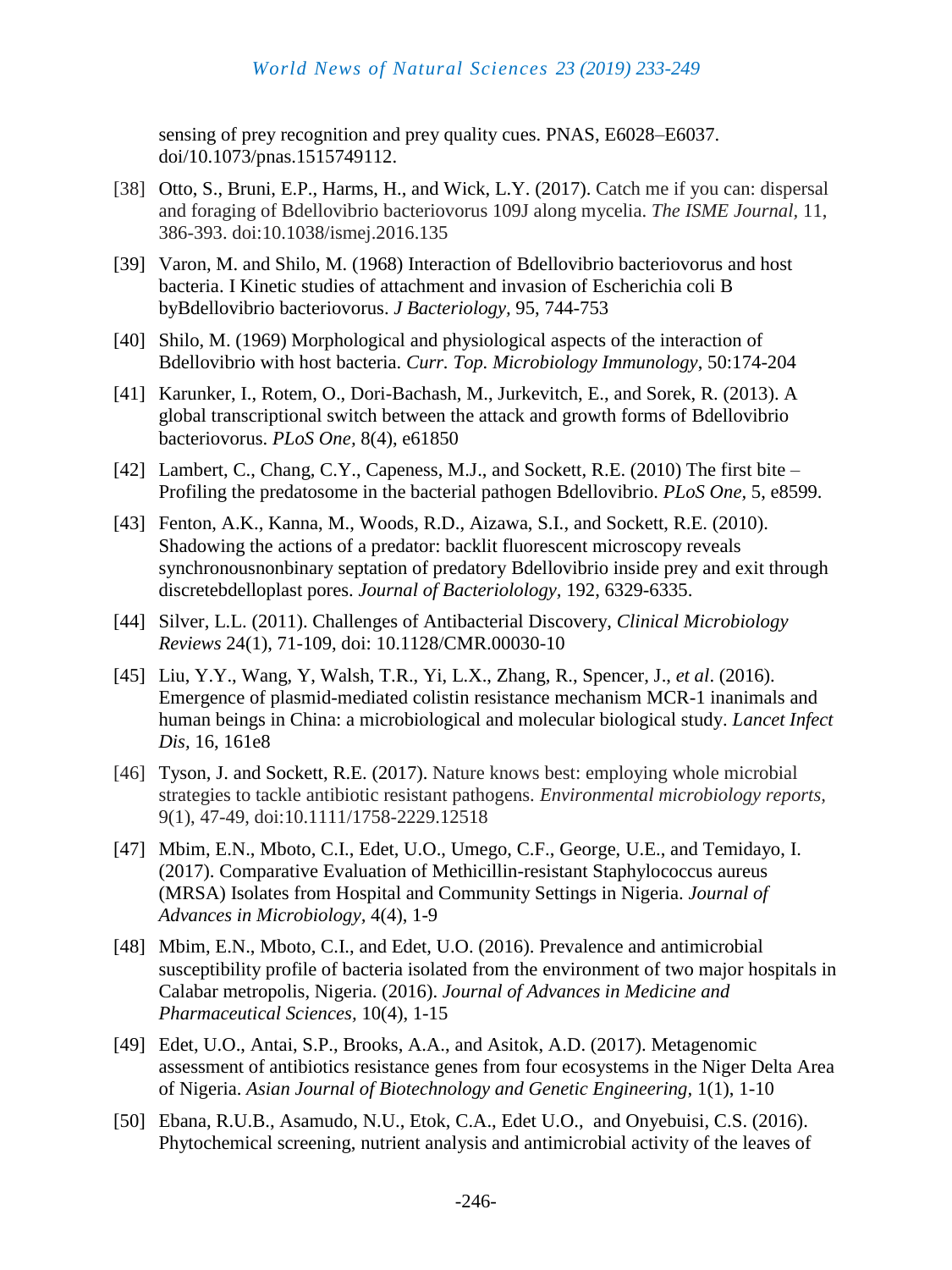Lasianthera africana and Dennettia tripetala on clinical isolates. *Journal of Advances in Biology and Biotechnology,* 8(4), 1-9.

- [51] Ebana, R.U.B., Etok, C A., and Edet, U.O. (2016). Antimicrobial activity, phytochemical screening and nutrient analysis of Tetrapleuratetraptera and Piper guineense. *Asian Journal of medicine and Health,* 1(3), 1-8.
- [52] Ebana, R. U.B., Ekanemesang, U.M., Edet, U.O., and Omoruyi, E.F. (2016). Phytochemical screening and antimicrobial activity of Xylopia aethiopica and Gongronema latifolium on common pathogens. *Journal of Advances Biology and Biotechnology,* 9(4), 1-7.
- [53] Ebana, R.U.B., Etok, C.A., and Edet, U.O. (2016). Phytochemical screening and antimicrobial effect of three medicinal plants on urinary tract pathogens. *Asian Journal of Medicine and Health,* 1(2), 1-8.
- [54] Ebana, R.U.B., Etok, C.A., and Edet, U.O. (2015). Chemical composition and antimicrobial analysis of the pods and seeds of Cola rostada and Cola nitida. *Intl. J. App. Studies,* 10 (4), 1245-1249
- [55] Kadouri, D.E., To, K., Shanks, R.M., and Doi, Y. (2013). Predatory bacteria: a potential ally against multidrug-resistant Gram-negative pathogens. *PLoS ONE,* 8, e63397
- [56] Kadouri, D. and O'Toole, G.A. (2005). Susceptibility of biofilms to Bdellovibrio bacteriovorus attack. *Appl Environ Microbiology,* 71, 4044e51.
- [57] Kadouri, D., Venzon, N.C., and O'Toole, G.A. (2007). Vulnerability of pathogenic biofilms to Micavibrio aeruginosavorus. *Appl. Enviro.n Microbio,* 73, 605e14
- [58] Kadouri, D.E., To, K., Shanks, R.M., and Doi, Y. (2013) Predatory Bacteria: A Potential Ally against Multidrug-Resistant Gram-Negative Pathogens. *PLoS ONE,* 8(5), e63397. doi:10.1371/journal.pone.0063397.
- [59] Dashiff, A., Junka, R.A., Libera, M., and Kadouri, D.E. (2011). Predation of human pathogens by the predatory bacteria Micavibrio aeruginosavorus and Bdellovibrio bacteriovorus. *J Appl Microbiol.* 110, 431e44.
- [60] Shanks, R.M., Davra, V.R., Romanowski, E.G., Brothers, K.M., Stella, N.A., Godboley, D., *et al*. (2013). An eye to a kill: using predatory bacteria to controlgram-negative pathogens associated with ocular infections. *PLoS ONE,* 8, e66723
- [61] Dharani, S., Kim, D.H., Shanks, R.M.Q., Doi, Y., and Kadouri, D.E. (2018) Susceptibility of colistin-resistant pathogens to predatory bacteria. *Research in Microbiology,* 2017, 1-4
- [62] Shatzkes, K., Singleton, E., Tang, C., Zuena, M., Shukla, S., Gupta, S., *et al*. (2016) Predatory bacteria attenuate Klebsiella pneumoniae burden in rat lungs. *MBio,* 7, e01847–16
- [63] Willis, A.R., Moore, C., Mazon-Moya, M., Krokowski, S., Lambert, S., Lambert, C., Till, R., Mostowy, S., and Sockett, R.E. (2016). Injections of predatory bacteria work alongside host immune cells to treat Shigella infection in Zebra fish Larvae. *Current Biology,* 26, 3343–3351.http://dx.doi.org/10.1016/j.cub.2016.09.067.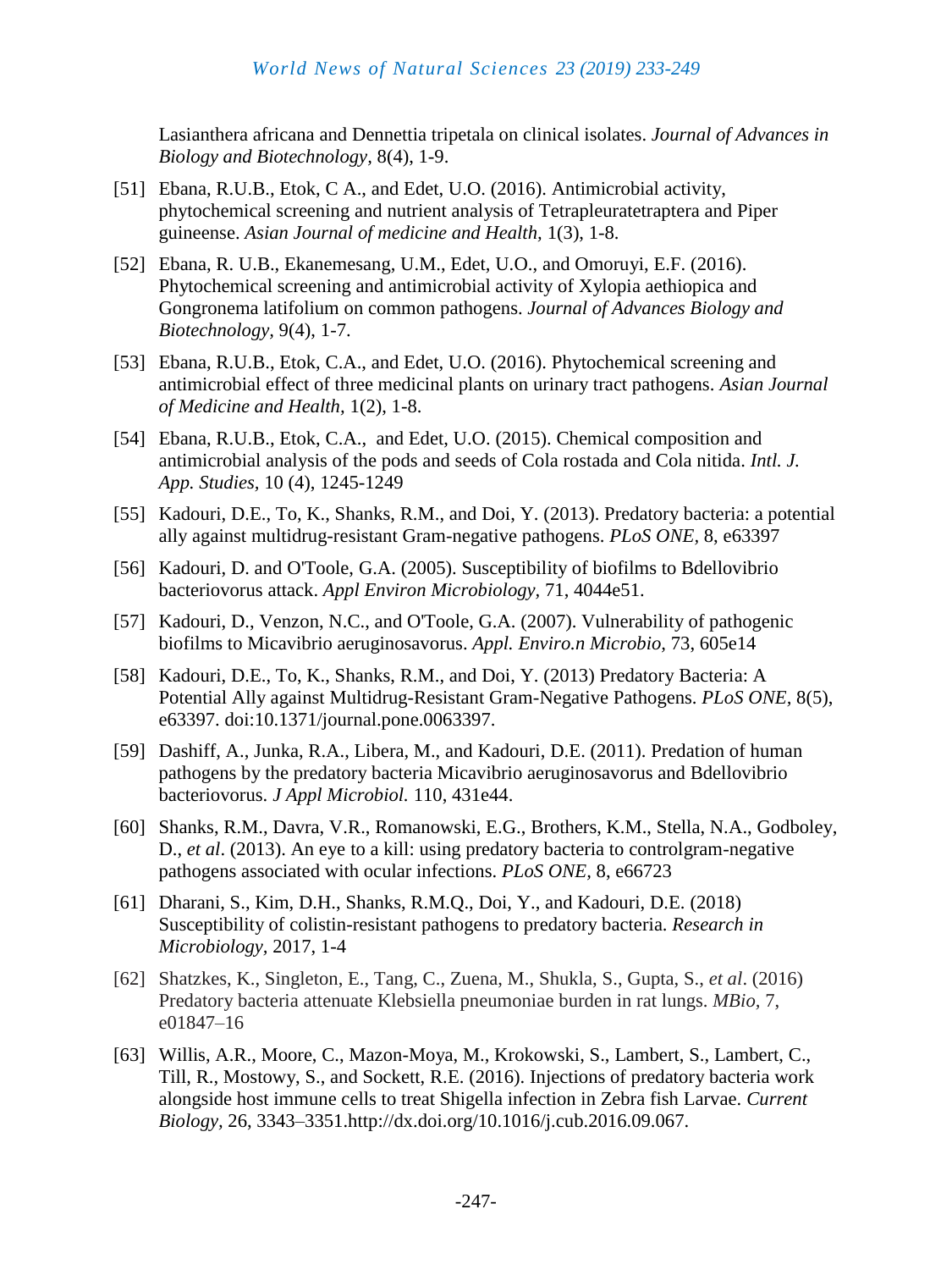- [64] Dewhirst, F.E., Chen, T., Izard, J., Paster, B.J., Tanner, A.C., Yu, W.H. *et al*. (2010). The human oral microbiome. *J. Bacteriol.* 192, 5002–5017, doi: 10.1128/jb.00542-10 (2010).
- [65] Lebba, V., Santangelo, F., Totino, V., Nicoletti, M., Gagliardi, A., Valerio De Biase, R. *et al*. (2013). Higher prevalence and abundance of Bdellovibrio bacteriovorus in the human gut of healthy subjects. *PLoS ONE,* 38, e61608.
- [66] Van Essche, M., Quirynen, M., Sliepem, I*. et al*. (2009). Bdellovibrio bacteriovorus Attacks Aggregatibacter actinomycetemcomitans, *Journal of Dental Research,* 88, 182- 186.
- [67] Van Essche, M., Quirynen, M., Sliepem, I. *et al*. (2011). Killing of anaerobic pathogens by predatory bacteria. *Molecular Oral Microbiology,* 26, 52-61.
- [68] Chang, Q., Wang, W., Regev-Yochay, G., Lipsitch, M., and Hanage, W.P. (2015). Antibiotics in agriculture and the risk to human health: how worried should we be? *Evol Appl.* 8(3), 240–247. doi: 10.1111/eva.12185
- [69] Fratamico, P.A. and Whiting, R.C. (1994). Ability of Bdellovibrio bacteriovorus 109J to Lyse Gram-Negative Food-Borne Pathogenic and Spoilage Bacteria. *Journal of Food Protection,* 58(2), 160-164.
- [70] Uematsu, T. (1980) Ecology of Bdellovibrio parasitic to rice bacterial leaf blightpathogen, Xanthomonas oryzae. *Rev Plant Protect Res,* 13, 12–26.
- [71] Jurkevitxh, E., Minz, D., Ramati, B., and Barel, G. (2000). Prey range characterization, ribotyping, and diversity of soil and rhizosphere Bdellovibrio spp. Isolated on phytopathogenic Bacteria. *Applied and environmental microbiology,* 66(6), 2365–2371
- [72] Malaeb, L., Le-Clech, P., Vrouwenvelder, J.S., Ayoub, G.M., and Saikaly, P.E. (2013). Do biological-based strategies hold promise to biofouling control in MBRs? *Water Research,* vol. 47, 5447-5463.doi.org/10.1016/j.watres.2013.06.033
- [73] Nguyen, T., Roddick, F.A., and Fan, L. (2012). Biofouling of water treatment membranes: a review of the underlying causes, monitoring techniques and control measures. *Membranes* 2(4), 804–840. doi:10.3390/membranes2040804
- [74] Yilmaz, H., Celik, M.A., Sengezer, C., and Ozkan, M. (2014). Use of Bdellovibrio bacteriovirus as biological cleaning method for MBR systems. 2nd International Conference on Emerging Trends in Engineering and Technology (ICETET'2014), May 30-31, 2014 London (UK). http://dx.doi.org/10.15242/IIE.E0514531
- [75] Frykberg, R.G. and Banks, G. (2015). Challenges in the Treatment of Chronic Wounds. *Advances in wound care,* 4(9), 560-582. DOI: 10.1089/wound.2015.0635
- [76] Nikokar, I., Tishayar, A., Flakiyan, Z., Alijani, K., Rehana-Banisaeed, S., Hossinpour, M., Amir-Alvaei, S., and Araghian, A. (2013). Antibiotic resistance and frequency of class 1 integrons among Pseudomonas aeruginosa, isolated from burn patients in Guilan, Iran. *Iran. J. Microbiol.* 5, 36-41.
- [77] Watters, C., Deleon, K., Trivedi, U., Griswold, J.A., Lyte, M., Hampel, K.J., Wargo, M. J., and Rumbaugh, K.P. (2013). Pseudomonas aeruginosa biofilms perturb wound